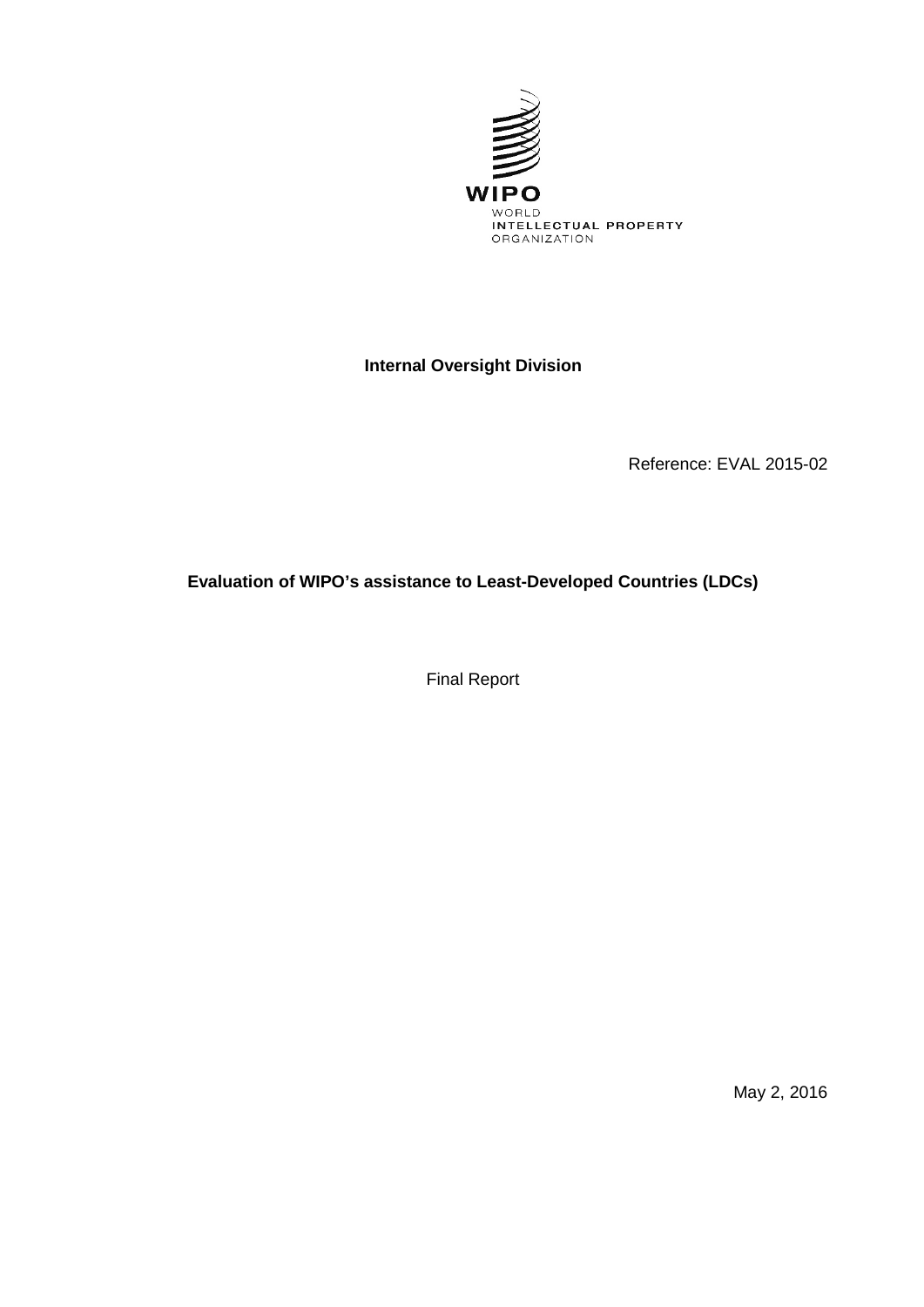## **TABLE OF CONTENTS**

| 1.  |                      |                                                                                                                                             |  |  |
|-----|----------------------|---------------------------------------------------------------------------------------------------------------------------------------------|--|--|
| (A) |                      |                                                                                                                                             |  |  |
| (B) |                      |                                                                                                                                             |  |  |
| (C) |                      |                                                                                                                                             |  |  |
|     |                      |                                                                                                                                             |  |  |
| (A) |                      |                                                                                                                                             |  |  |
| (B) |                      | SCOPE, METHODOLOGY AND LIMITATIONS OF THE EVALUATION7                                                                                       |  |  |
| (C) |                      |                                                                                                                                             |  |  |
| 3.  |                      |                                                                                                                                             |  |  |
| (A) |                      |                                                                                                                                             |  |  |
|     | (i)<br>(ii)<br>(iii) | Consistency of the Deliverables with identified needs in LDCs  10<br>Contribution to national strategies and policies in the area of IP  12 |  |  |
| (B) |                      |                                                                                                                                             |  |  |
|     | (i)<br>(ii)          |                                                                                                                                             |  |  |
| (C) |                      | WHAT DIFFERENCES HAS WIPO'S SUPPORT MADE IN LDCS? 22                                                                                        |  |  |
|     | (i)<br>(ii)          |                                                                                                                                             |  |  |
| (D) |                      |                                                                                                                                             |  |  |
|     | (i)<br>(ii)<br>(iii) |                                                                                                                                             |  |  |
| (E) |                      |                                                                                                                                             |  |  |
|     | (i)                  |                                                                                                                                             |  |  |
| (F) |                      |                                                                                                                                             |  |  |
|     | (i)<br>(ii)          |                                                                                                                                             |  |  |
|     |                      |                                                                                                                                             |  |  |
|     |                      |                                                                                                                                             |  |  |
|     |                      |                                                                                                                                             |  |  |